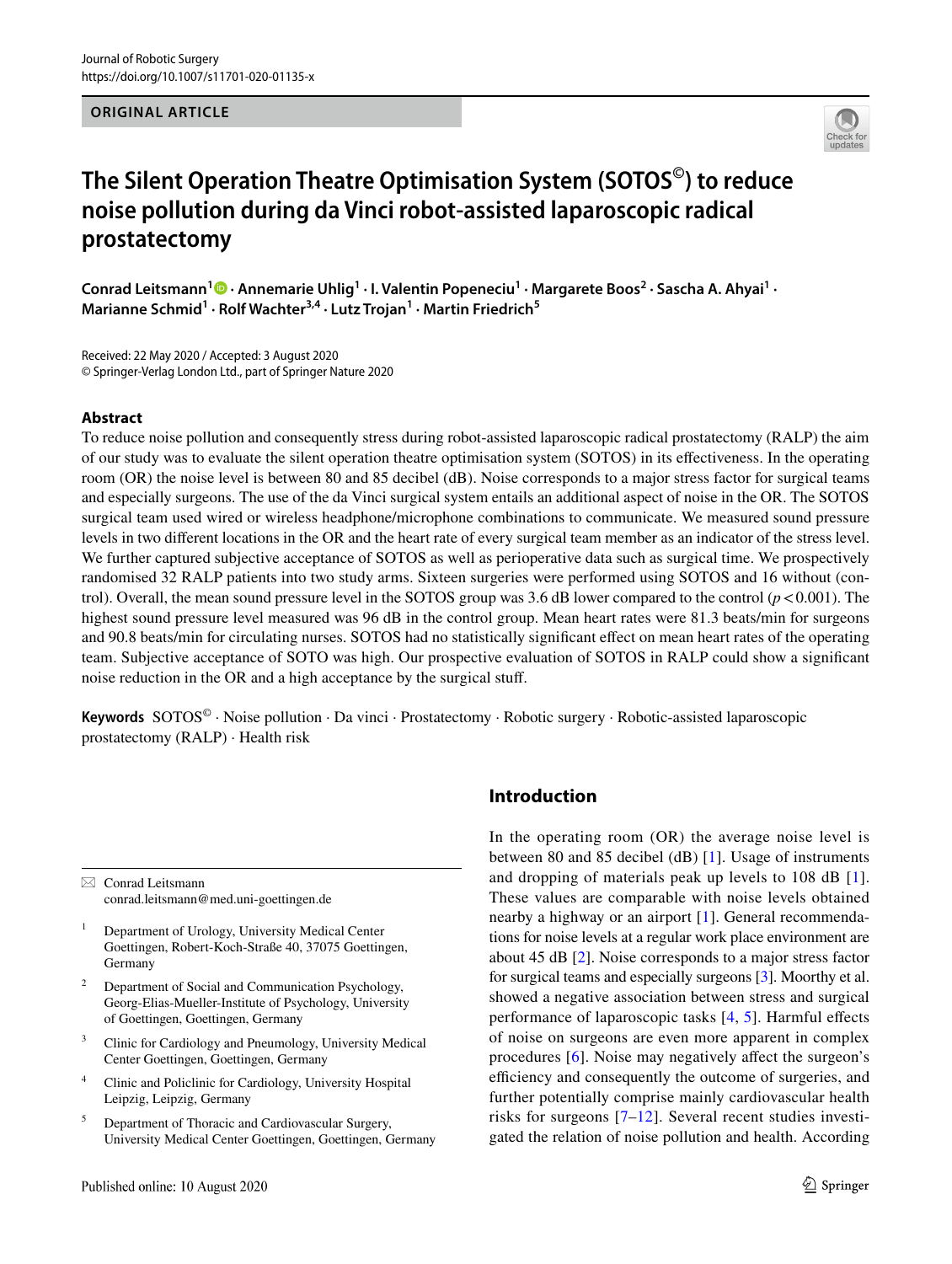to Babisch et al., a high exposition to noise (60 dB) leads to a higher risk of high blood pressure [[13](#page-8-1)]. First data implicate that noise causes high cortisone serum levels, which could lead to osteoporosis, diabetes mellitus and coronary heart disease [\[10](#page-7-7), [14](#page-8-2)].

Several studies issue the use of music during surgery. Music in the OR potentially creates a better working environment for both, patient and the surgical team [\[15](#page-8-3)]. Moris et al. showed that patients under general anesthesia require less anesthetics while listening to music [\[16\]](#page-8-4). Siu et al. demonstrated better performance of surgeons while playing music during robotic laparoscopic operation practice tasks [[6\]](#page-7-5). Ullmann et al. showed a subjective positive efect of music on the staff working in ORs  $[17]$  $[17]$ . On the other hand, Weddon et al. showed that music in the OR could interfere with team communication and could be recognized as a potential safety hazard  $[18]$  $[18]$ . So, the effect of music in the OR remains unclear.

During the last years, robot-assisted laparoscopic radical prostatectomy (RALP) was established as surgical gold standard for patients with localized prostate cancer (PCa) [[19\]](#page-8-7). The use of the da Vinci surgical system entails an additional aspect of noise and challenging communication in the OR [\[20\]](#page-8-8). In addition to an elevated noise level, the fact that the surgeon is placed in a console distant to the actual surgical field and the assisting staff makes direct communication more difficult. Within this context, Hodge et al. demonstrated "noise pollution" in the OR through speech interference and unnecessary background noise [[1\]](#page-7-0).

With regard to the potential risks of noise especially on health of surgical teams, noise and information overload in high-tech environments like with a surgical robot and the positive infuence of music Friedrich et al. developed the "Silent Operating Theatre Optimisation System (SOTOS<sup>©</sup>)" [\[21](#page-8-9)]. SOTOS<sup> $\circ$ </sup> is a complex communication tool developed for the usage in the OR [\[21](#page-8-9)]. This technical solution allows the surgical team to communicate via headphones for noise reduction and microphones for interactive communication. The so-called "noise gate" opens the microphone for speech up to a certain noise level and closes it automatically. Additionally music can be played individually for each team member  $[21]$  $[21]$ . The music played is interrupted through speech. Additionally, ventilator alarms and alarms caused by the circulation monitoring are linked to the headphones of the anaesthesiologist.

The aim of our study was to evaluate  $SOTOS<sup>°</sup>$  in the setting of RALP. We hypothesized that SOTOS<sup>®</sup> would lead to signifcant noise reduction and consequently lower stress levels for the surgical team.

#### **Materials and methods**

#### **Study cohort**

All patients who underwent RALP had localized PCa. Between March and June 2017, we prospectively randomized 32 RALPs into two study arms. Sixteen surgeries were performed using SOTOS<sup>©</sup> and 16 without. The surgeries were performed in a standardized surgical technique [\[22](#page-8-10)]. For each patient age, initial PSA-value, Gleason-Score and D'Amico risk classifcation for PCa were available [\[23](#page-8-11)]. We further registered transrectal measured prostate volume, previous abdominal surgery, and perioperative data such as surgical time, nerve sparing  $[24]$  $[24]$ , and difficult surgical conditions such as abdominal adhesions. Postoperative data included postoperative complications (i.e., bleeding, transfusion), surgical site infections or lymphocele development and length of hospital stay.

Exclusion criteria consisted of patient colonization with multi-resistant bacteria, planned open radical prostatectomy or surgeries performed by more than one surgeon. The study was approved by the local Ethics Committee of the University Medical Center Göttingen (ID 12/12/14).

# **SOTOS©**

Setting and development was previously described by Frie-drich et al. [[21\]](#page-8-9). The communication system  $SOTOS^{\circ}$  was installed in a standardized way for each surgery. Figure [1](#page-2-0) shows the SOTOS© setup in the da Vinci OR. All participants were connected via the central SOTOS<sup>©</sup> control unit to ensure an unhindered communication. The surgical team used wired or wireless headphone/microphone combinations to communicate. The circulating nurses and scrub nurses used wireless headphones. The surgeon, the surgical assistant (Fig. [2](#page-2-1)) and the anaesthesiologist used a wired headphone combination. All critical alarms were connected to the headphone of the anaesthesiologist to guarantee the patient's safety.

#### **Noise level measurement**

A calibrated sound level meter (DL-161S, Voltcraft, Germany) was used for noise level measurements. We measured the sound pressure levels at two locations in the OR. One measurement unit was placed in a distance of 1 m to the da Vinci console and the other measurement unit in a 1-m distance to the surgical feld (Fig. [1\)](#page-2-0). A measurement point was set every second. The sound pressure level was measured with weighting Filter A, used for environmental noise measurement. Furthermore, we defned four operation-relevant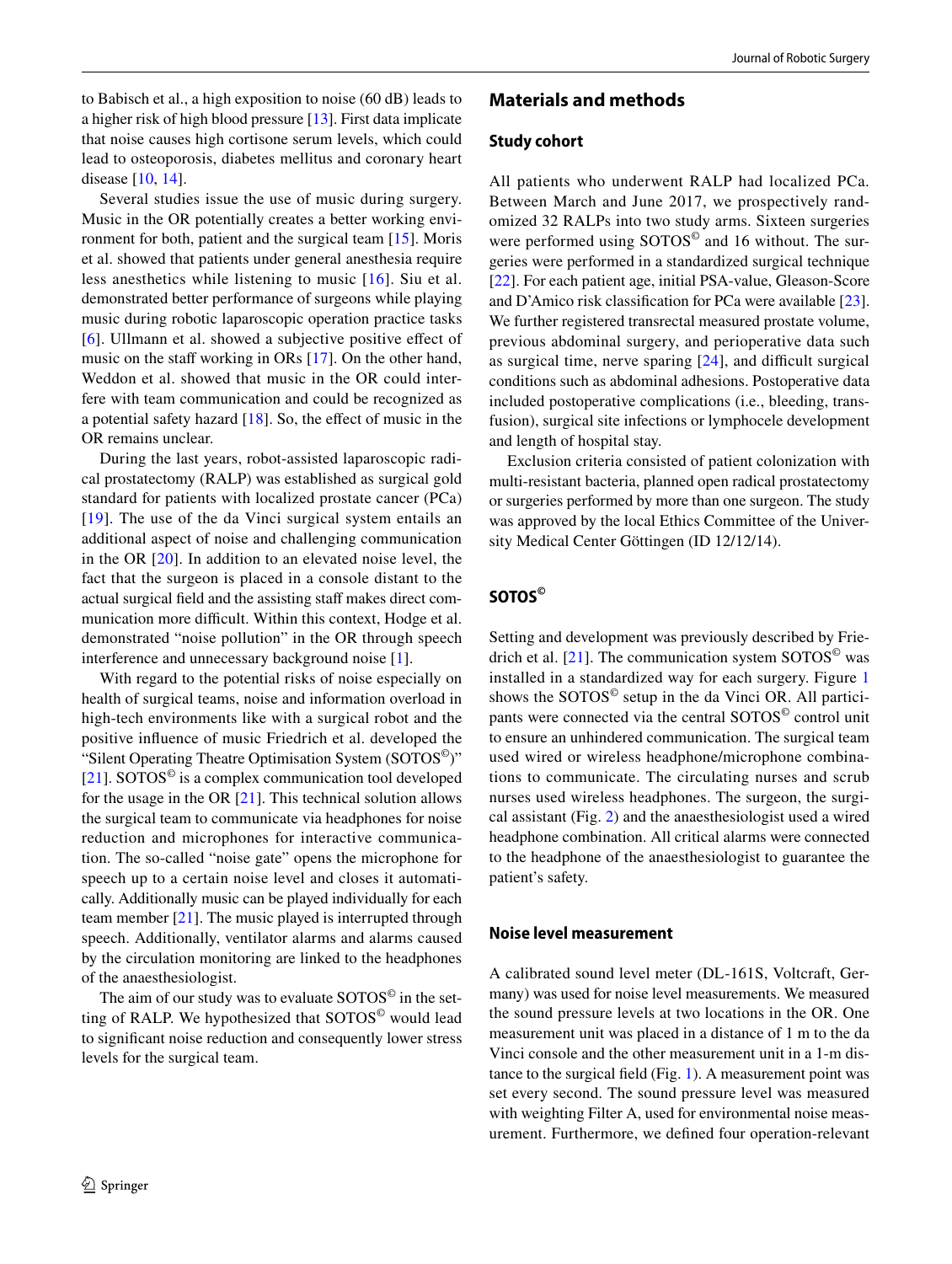<span id="page-2-0"></span>**Fig. 1** SOTOS© setup in the da Vinci operating room (\*wired headphones, \*\*wireless headphones, red diamond noise measurement spots)



<span id="page-2-1"></span>**Fig. 2** Surgical assistant with SOTOS©—wired headphone communication

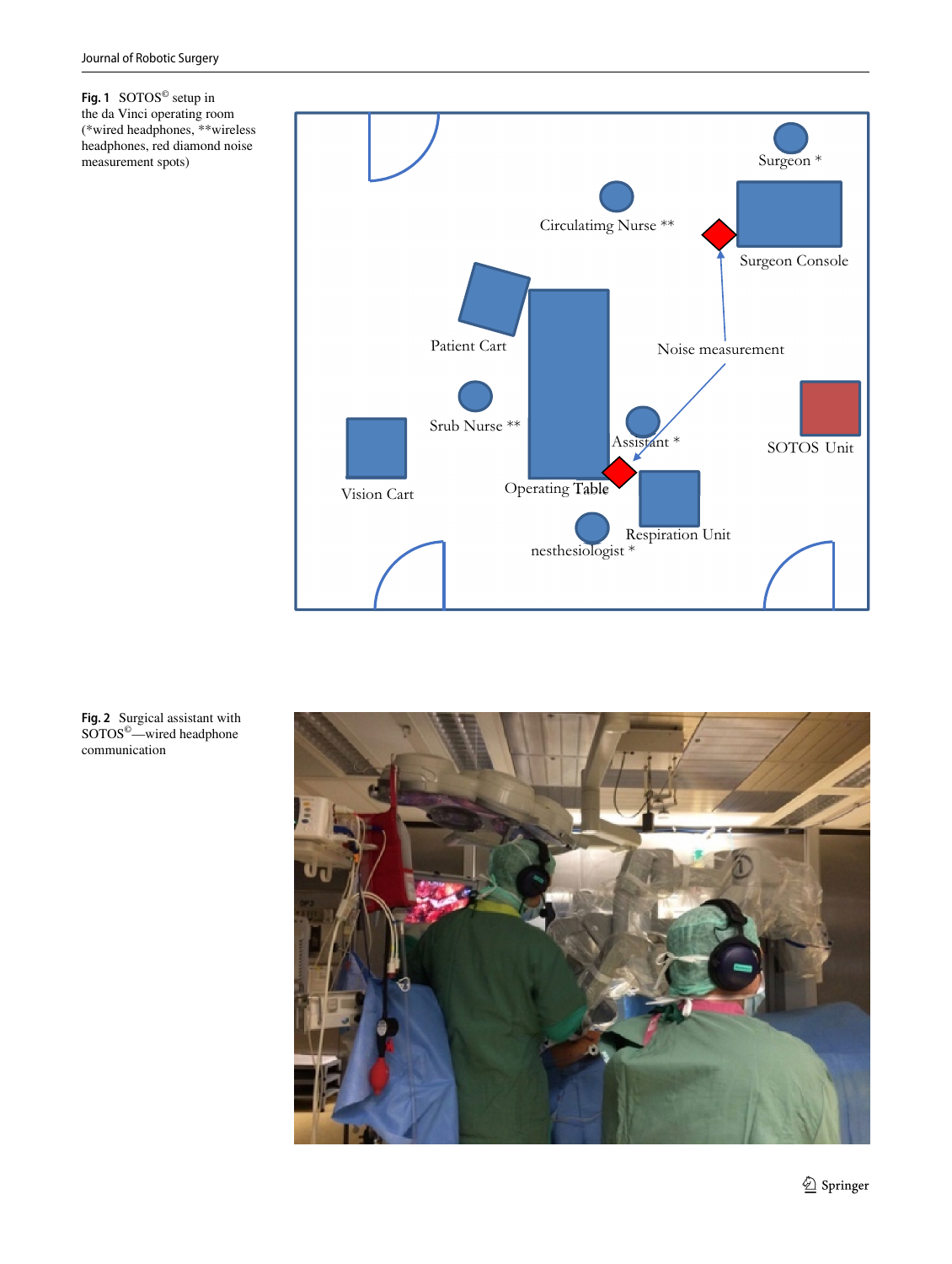time points for specifc noise level measurements in the OR: skin cut, da Vinci docking, bladder neck incision and da Vinci undocking. For further analyses we measured sound levels 10 min before and after these time points.

#### **Stress level measurement**

During surgery each team member was equipped with a 4-canal electrocardiogram (ECG) to evaluate heart rates. The heart rate can be used as an indirect indicator for the individual stress level [[25](#page-8-13)]. Systematic analyses of ECG data were performed with CardioDay (2016, GE Healthcare, Chicago, IL, USA). We erased movement artefacts and extracted minimal, maximal and mean heart rate for each participant (i.e., surgeon, assistant, circulating nurse and scrub nurse). Caused by a very frequent change of staff in the anesthesiology department during surgeries in the study period, data quantity and quality obtained were too weak to include anesthesiologists in the current analysis.

# **Subjective acceptance of SOTOS© among the surgical team**

Each participant of our study had to complete a questionnaire with general questions related to the SOTOS<sup>©</sup> technique. Each SOTOS© team member could only give one answer to each question.

## **Statistical analysis**

We analyzed the impact of SOTOS<sup>©</sup> on sound pressure levels and heart rates. The mean sound pressure levels were captured during the whole surgery and the four operationrelevant time points between both study groups using the Wilcoxon rank sum test. For the comparison of the mean heart rates of both groups the *t* test was used. Diferences between categorical variables in both groups were compared using the Chi-square test. All analyses were performed using Statistical Package for the Social Sciences (SPSS, Inc., Chicago, IL, version 25).

# **Results**

## **Clinical, oncological and perioperative data**

Clinical as well as oncological patient characteristics are displayed in Table [1](#page-3-0). Mean age was 68.2 years (standard deviation $\pm$ 6.4 years). All patients had similar initial PSA-values, Gleason-Scores and D'Amico risk classifcations. Transrectal measured prostate size was similar in both groups.

Perioperative parameters are shown in Table [2](#page-4-0). The surgical time between SOTOS© and control group did not differ significantly  $(p=0.43)$ . Nerve Sparing was performed in 11 and 10 RALPs in the SOTOS<sup>©</sup> and control group, respectively. Difficult surgical conditions occurred similarly in both groups. Postoperative complications and length of hospital stay were comparable in both groups **(**Table [2\)](#page-4-0).

#### **Noise measurement**

Noise measurement data are displayed in Fig. [3](#page-4-1). Compared to the control the mean sound pressure level in the SOTOS© group captured during the whole surgery, was 3.6 dB lower  $(\pm 1.6$  dB,  $p < 0.001$ ). The highest sound pressure level peaks were 96 dB in the control group.

Data measured at the four specifc operation-relevant time points (skin cut, da Vinci docking, bladder neck incision and da Vinci undocking) are displayed in Fig. [4](#page-4-2) and Table [3.](#page-5-0) The analyses revealed lower mean sound pressure

<span id="page-3-0"></span>**Table 1** Preoperative clinical and oncological patient characteristics  $(n=32)$ 

|                                                      | SOTOS group $(n=16)$  | Control group $(n=16)$ | $p$ value  |
|------------------------------------------------------|-----------------------|------------------------|------------|
| Age (years)                                          | $66.75 (\pm 5.9)$     | $69.69 \ (\pm 6.72)$   | $p = 0.27$ |
| Gleason-Score $n$ (%)                                |                       |                        |            |
| 6                                                    | 5(31.25)              | 6(37.5)                | $p = 0.76$ |
| 7a                                                   | 5(31.25)              | 3(18.75)               | $p = 0.48$ |
| 7b                                                   | 5(31.25)              | 5(31.25)               |            |
| 8                                                    | 1(6.25)               | 2(12.5)                | $p = 0.56$ |
| Mean initial PSA [ng/ml]; $(\pm$ standard deviation) | $12.55 \ (\pm 13.02)$ | 8.81 $(\pm 3.89)$      | $p = 0.54$ |
| D'Amico risk classification $n$ (%)                  |                       |                        |            |
| Low                                                  | 5(31.25)              | 5(31.25)               |            |
| Mean                                                 | 9(56.25)              | 9(56.25)               |            |
| High                                                 | 2(12.5)               | 2(12.5)                |            |
| Mean prostate size [ml], $(\pm$ standard deviation)  | 42.6 $(\pm 23.7)$     | 47.1 $(\pm 31.1)$      | $p = 0.65$ |
| Patients with previous abdominal surgery $n$ (%)     | 12(75%)               | $5(31.3\%)$            | $p = 0.09$ |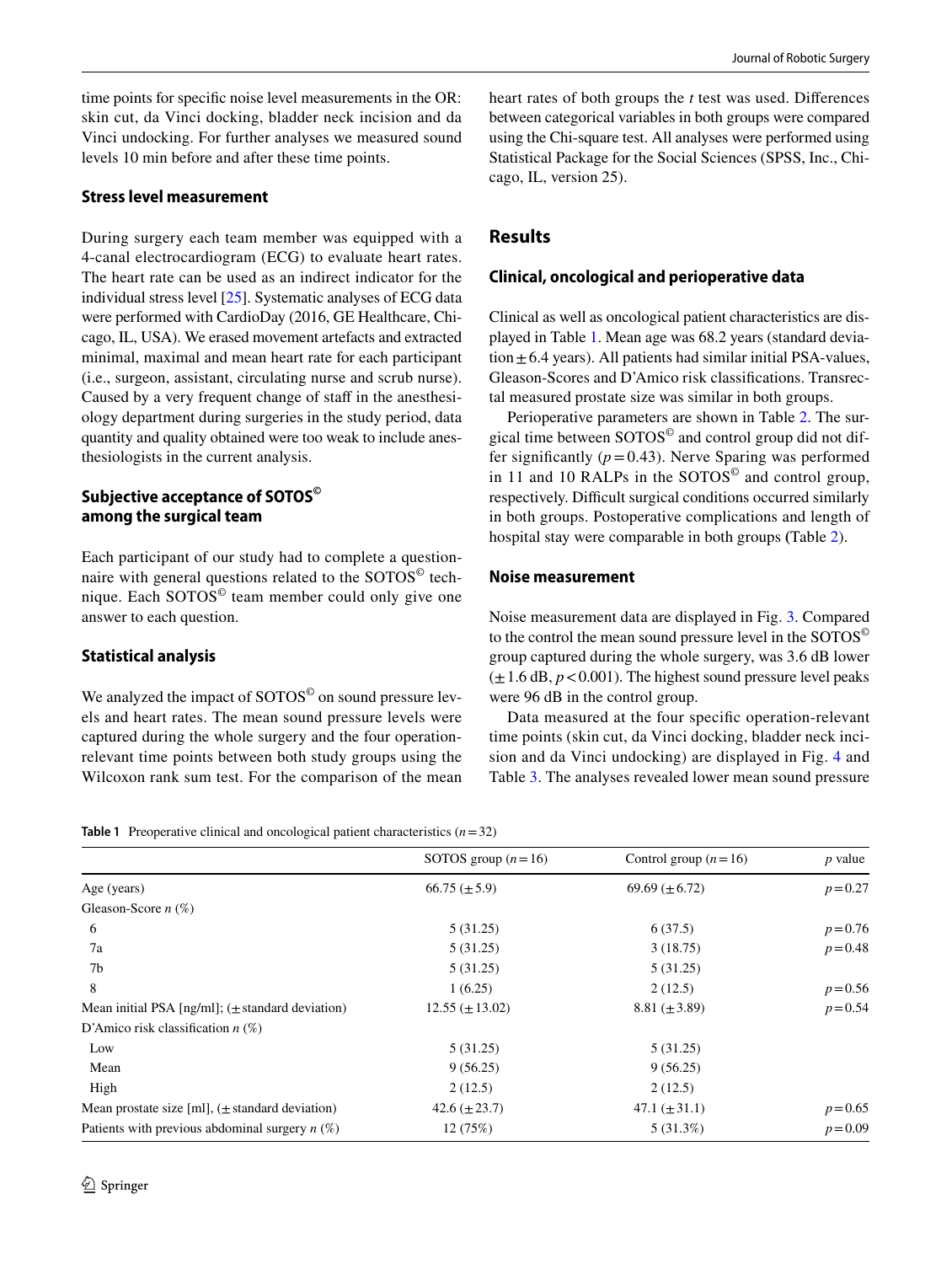<span id="page-4-0"></span>**Table 2** Comparison of perioperative parameters and postoperative factors

|                                               | SOTOS <sup>©</sup> group ( $n=16$ ) | Control group $(n=16)$ | <i>p</i> value |
|-----------------------------------------------|-------------------------------------|------------------------|----------------|
| Mean surgical time $(\pm$ standard deviation) | $4 h 6 m (\pm 59 m)$                | $4 h 20 m (\pm 35 m)$  | $p = 0.43$     |
| Nerve sparing $(n \ (\%)$                     | 11 (68.8)                           | 10(62.5)               | $p = 0.48$     |
| Difficult surgical conditions $(n \ (\%))$    | 5(31.3)                             | 6(37.5)                | $p = 0.76$     |
| Postoperative complications $(n \ (\%))$      | 4(25)                               | 1(6.3)                 | $p = 0.18$     |
| Positive surgical margin                      | 1(6.3)                              | 3(18.8)                | $p = 0.317$    |
| Postoperative infections $(\%)$               | 3(18.3)                             | 1(6.3)                 | $p = 0.317$    |
| Lymphoceles $n$ (%)                           | 4(25)                               | 1(6.3)                 | $p = 0.18$     |
| Mean hospital days $(\pm$ standard deviation) | $9.9 \pm 3.6$                       | $9.06 \pm 0.9$         | $p = 0.425$    |
|                                               |                                     |                        |                |

<span id="page-4-1"></span>





<span id="page-4-2"></span>**Fig. 4** Mean sound pressure levels in dB at four specifc time points (i.e., skin cut, da Vinci docking, bladder neck incision and da Vinci undocking,  $\pm 10$  min)

levels at every situation (*p* < 0.001 respectively). Mean overall reduction of the sound pressure levels was 3.4 dB (between 3.0 and 3.8 dB) at these four situations.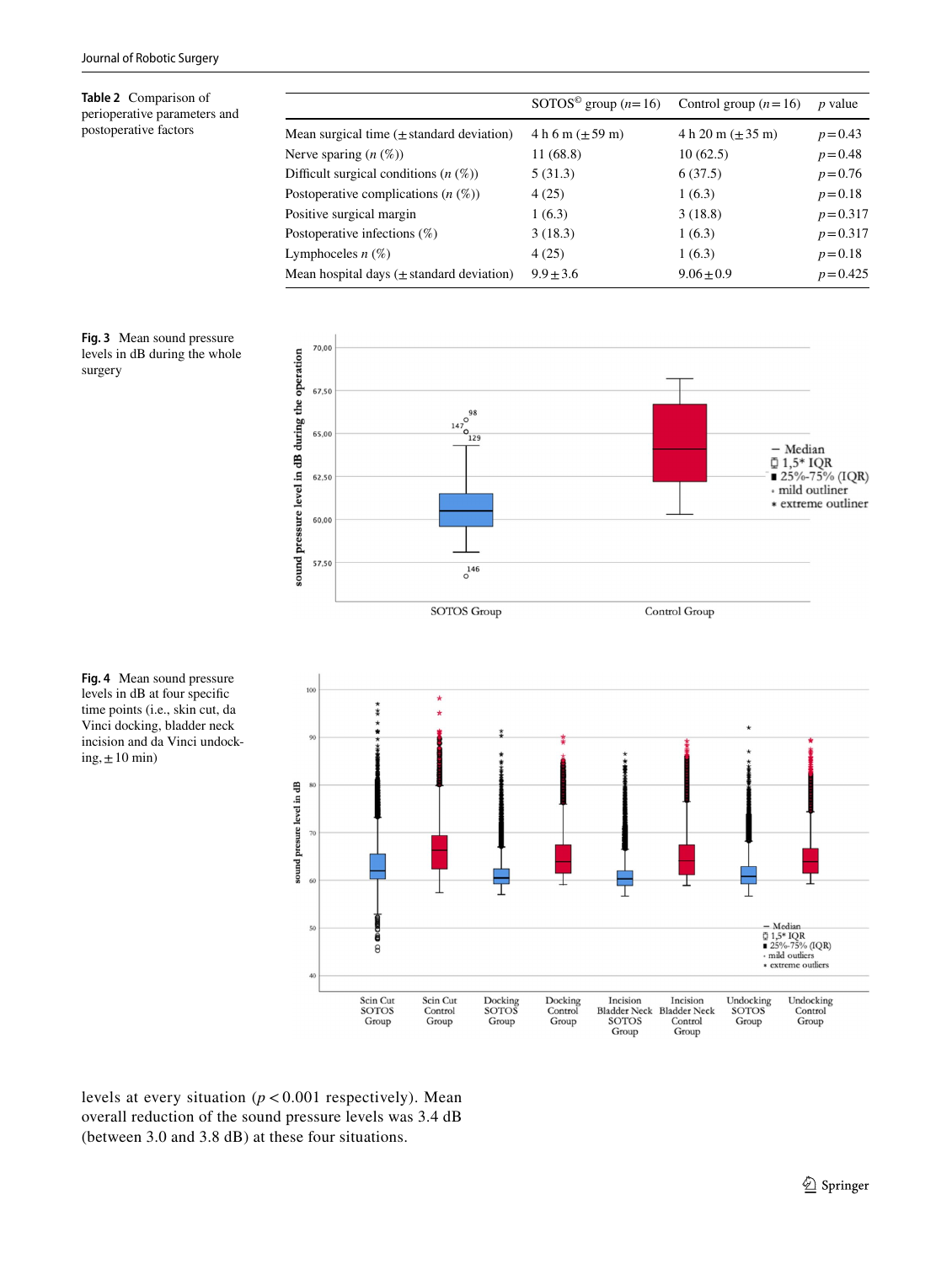<span id="page-5-0"></span>**Table 3** Sound pressure levels in dB during four special situations (i.e., skin cut, da Vinci docking, bladder neck incision and da Vinci undock $ing, ±10$  min)

|                                                               | SOTOS group $(n=16)$ | Control group $(n=16)$ | Difference | <i>p</i> value |
|---------------------------------------------------------------|----------------------|------------------------|------------|----------------|
| Skin cut (mean dB $(\pm$ standard deviation))                 | $63.35 \ (\pm 4.64)$ | $66.54 \ (\pm 5.24)$   | $-3.19$    | p < 0.001      |
| Da Vinci docking (mean dB $(\pm$ standard deviation))         | $61.49 \ (\pm 3.64)$ | 64.86 $(\pm 4.09)$     | $-3.37$    | p < 0.001      |
| Bladder neck incision (mean $dB$ ( $\pm$ standard deviation)) | $61.24 \ (\pm 3.71)$ | $65.12 \ (\pm 4.62)$   | $-3.88$    | p < 0.001      |
| Da Vinci undocking (mean dB $(\pm$ standard deviation))       | $61.79 \ (\pm 3.75)$ | $64.79 \ (\pm 4.39)$   | $-3$       | p < 0.001      |

<span id="page-5-1"></span>**Fig. 5** Maximal heart rate sorted by professional role in the OR for the SOTOS© and control group



## **Stress level measurement**

We included 34 participants. The mean heart rates were captured by professional role (surgeon, assistant, circulating nurse and scrub nurses)**.** Mean heart rates measured for the surgeon were 81.3 beats/min  $(\pm 7.1)$ , for the assistant 87.7 beats/min  $(\pm 10.9)$ , for the scrub nurse 86.9 beats/min  $(\pm 7.4)$  and circulating nurse 90.8 beats/min  $(\pm 7.4)$ . SOTOS<sup>©</sup> had no statistically significant effect on mean heart rates of the operating team  $(p = 0.33)$ . A subgroup analysis showed a significant reduction of the maximum heart rate for the circulating nurse in the SOTOS group (mean  $111.6 \pm 12$  beats/min vs.  $143.8 \pm 35$ beats/min (control group),  $p < 0.001$ ; Fig. [5](#page-5-1)).

## **Subjective acceptance of SOTOS© among the surgical team**

For participants of the SOTOS<sup>©</sup>-Group the use of SOTOS<sup>©</sup> was.... "extremely disturbing" in 1% (*n* = 1), "pretty disturbing" in 4%  $(n=3)$ ", "little disturbing" in 10%  $(n=7)$ , "little supporting" in 6%  $(n=4)$ , "pretty supporting" in 56%  $(n=40)$  and "extremely supporting" in 23%  $(n=16)$  (Fig. [6](#page-5-2)).



<span id="page-5-2"></span>Fig. 6 Satisfaction of SOTOS<sup>®</sup> among the surgical team (i.e., surgeon, assistant, circulating nurse and scrub nurse), *n*=71

For surgeons, the question "I would like to use SOTOS<sup>©</sup> the whole time" was "pretty applicable" in one case (9%) and "extremely applicable" in 15 cases (93%).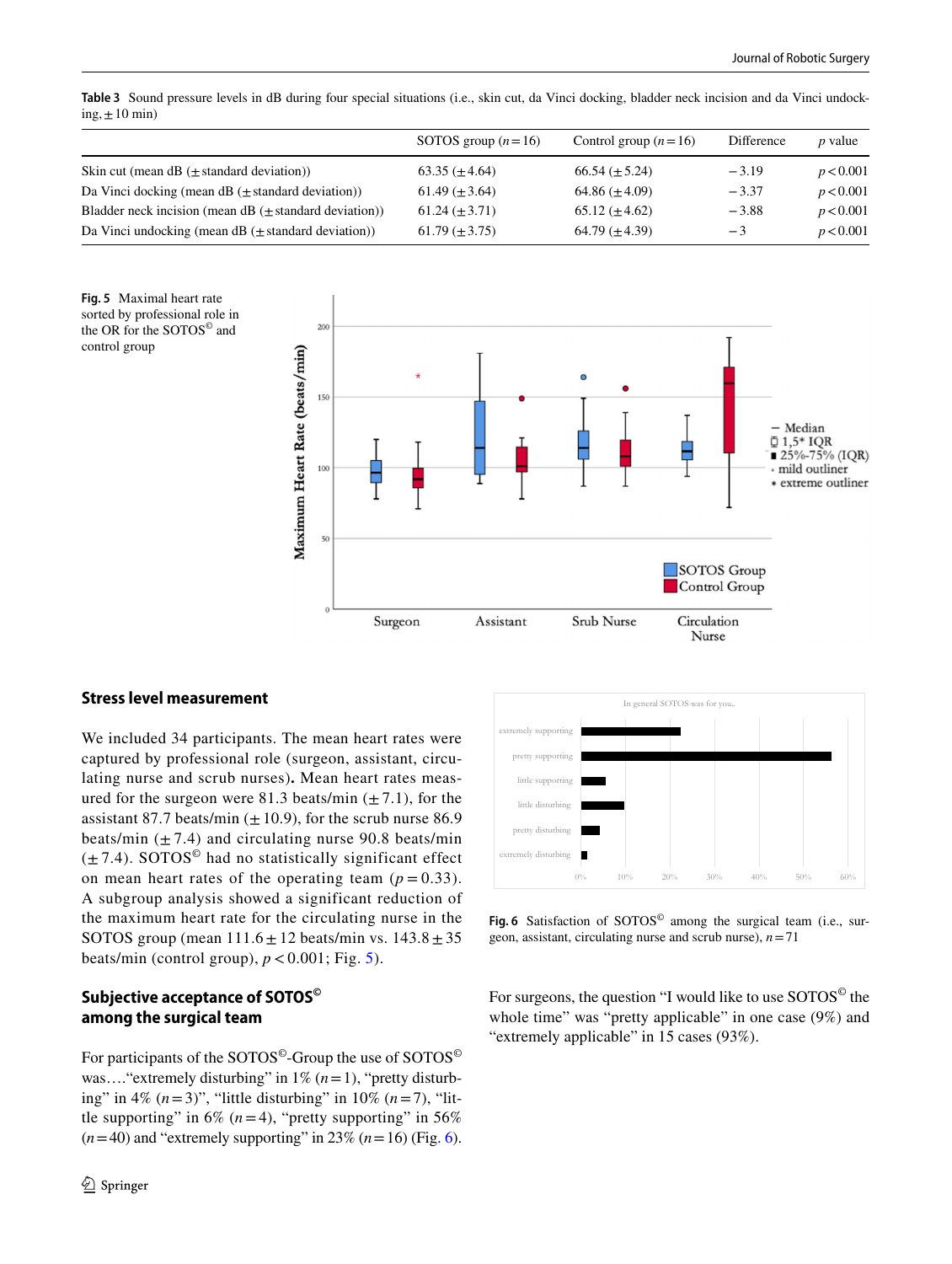#### **Discussion**

The aim of our study was to evaluate SOTOS<sup>©</sup> or noise and consequently stress reduction in a special communication setting like during RALP. Previous studies showed a negative efect of noise in the OR for the whole surgical team  $[3-5]$  $[3-5]$ . Friedrich et al. developed SOTOS<sup>©</sup> and were the frst to show this new technical device to minimize noise exposure for cardiac surgery teams [\[21\]](#page-8-9). SOTOS© comprises not just noise reduction, but also shields disturbing environmental noise and offers immediate and direct voice information by the individual hearing. The music played further covers the residual noise level.

Our study presents data of the first use of  $SOTOS<sup>°</sup>$  during robotic-assisted laparoscopic surgery.

Our main finding was a significant noise reduction using SOTOS©. We demonstrated a maximal sound pressure level of 96 dB in the control group, which correlates to the massive noise levels in the OR during surgery. With SOTOS© noise reduction was recognized during the whole surgery and all specifc key time points of the surgery. The extent of reduction during the whole surgery was 3.6 dB and between 3 and 3.8 dB at specifc key time points. A decrease of sound pressure levels by 3 dB is equal to a halving of sound intensity.

For safe verbal communication we have to speak about 10 dB louder than the ambient noise. Since the environmental noise was the same in both groups with identical technical equipment, identical surgical procedure, the noise reduction must be mainly due to the quiet verbal communication within SOTOS. This should also have an efect on the indoor air hygiene, which could be shown in the working group of the heart surgeons in our university hospital. This is even more important in times of SARS2 pandemic problems.

Several studies exposed a negative infuence of noise on health [[8,](#page-7-8) [13](#page-8-1), [26\]](#page-8-14). Additionally, Babisch et al. could demonstrate a correlation of traffic noise and cardiovascular health risk. They found a rising risk for ischemic cardiac disease over a sound pressure level of 65–70 dB, which we repeatedly captured during our study in the control group. Consequently, noise reduction with SOTOS© could possibly lead to a reduction of cardiac disease risk for the surgical team.

However, our study did not demonstrate a heart rate reduction as an indicator for stress using SOTOS in the OR. Heart rate alone cannot code safely for stress. Stress is a very broad feld and requires several methods, some of them complex, to arrive a well-founded assessment. We can say that the evaluations of mean heart rates from this study do not give clear indications that SOTOS signifcantly changes stress in the team. Since further studies

by extensive testing of psychologists showed that SOTOS is able to reduce stress, especially for surgeons, no further statement can be made with the limited data from this study [[27](#page-8-15)].

One reason could be the diferent constitution and individual heart rates of the participants. Additionally, diferent infuences like personal stress, constitution and non-predictable elements in day-to-day life of each participant could infuence the heart rate. Another explanation could be a high rate of movement artefacts during the surgery, the reason why we could not analyze the heart rate variability, which could have better coded occupational stress [[28](#page-8-16)]. Only the subgroup of the circulating nurse showed a significant reduction of maximal heart rates. This could be caused by the extensive movement of circulating nurses compared to the sterile surgical team and the surgeon at the console. SOTOS could cause less unnecessary physical activity by avoiding wrong information with a better communication using this system.

The median operating time was comparable to times published previously [[29](#page-8-17)]. Surgeries in the SOTOS©-group were slightly shorter compared to the control (median 4 h and 6 min vs. 4 h and 20 min,  $p=0.43$ ). Although not statistically signifcant a shorter surgical time could indicate a better and direct communication between the surgical team. Hodge et al. presented results concerning communication problems caused by noise in the OR [[1\]](#page-7-0). The shorter surgical time in the SOTOS©-group could also be an indicator for the positive efect of music use with SOTOS©.

Further, noise reduction using SOTOS© during RALP could possibly infuence surgical performance and learning. Conrad et al. and Berguer et al. demonstrated a clear negative relation between noise in the OR and surgical motor performance and learning [[9](#page-7-9), [30](#page-8-18)]. Moorthy et al. showed less failure of operative tasks through noise reduction [\[5](#page-7-4)]. Within this context we could show a reduction of positive margins (not sign.) and a slightly shorter surgical time in the SOTOS©-group. This could be induced by either noise reduction, but also by music played during surgery. Siu et al. demonstrated a positive effect playing music during roboticassisted laparoscopic procedures [[6\]](#page-7-5).

Using SOTOS© could probably lead to better communication by direct communication and muted environment. In 1956, Miller et al. described a limited short-term memory capacity of seven information or chunks [\[31](#page-8-19)]. This theory is controversial, but it shows the limited capacity of the central nerve system.

The general subjective acceptance of SOTOS<sup>©</sup> among the surgical team was good. For 85% of the participants SOTOS was supporting. This data strengthen the benefts of SOTOS© of leading to a better communication and interaction between the surgical team. Mainly the surgeons commented the system mostly positively and wanted to use the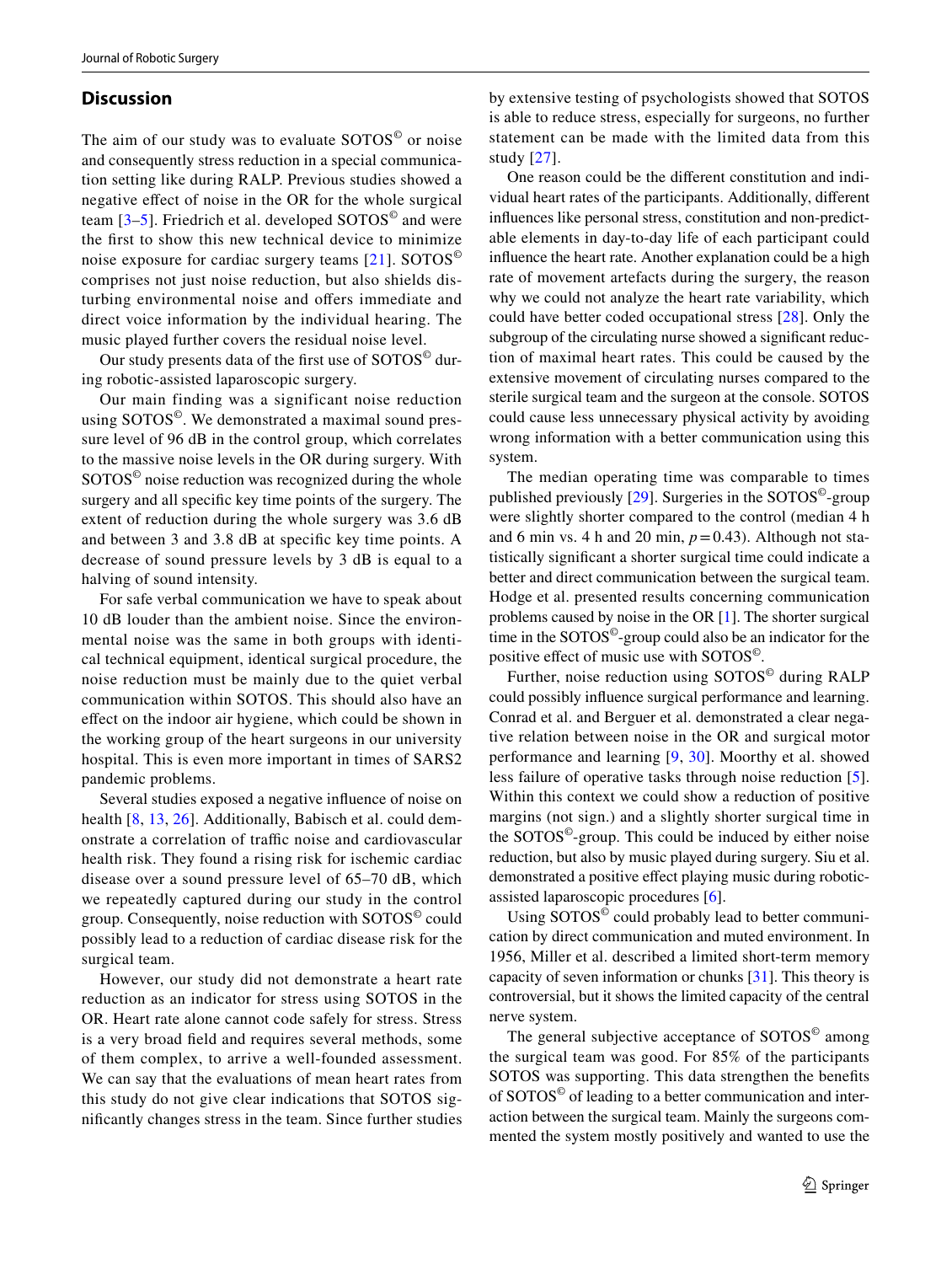system the whole time. Further studies to investigate the reasons of the diferent acceptance of the system within the surgical team focusing on communication structure and technical benefts should be planned. Friedrich et al. could show that SOTOS© reduces questions and general communication during the surgery [\[21](#page-8-9)]. Bypassing the distance between surgeon and the rest of the team in the da Vinci OR could explain a subjective improvement for the surgeon and the team through SOTOS©.

Taken together reducing background noise and interferences using closed communication ways with the possibility to play music with SOTOS© could lead to higher concentration of surgeons, improve surgical tasks, enhance communication in the surgical team and fnally have a distinct healthcare efect by noise and stress reduction.

Our study is the first to evaluate SOTOS<sup>©</sup> during RALP and to show its efect on noise reduction in this setting but focusing only on one surgery is a limitation of our study.

The missing efect on stress reduction through SOTOS must take infuences such as personal stress and constitution into account. The measuring of stress is consequently challenging. The implementation of other methods such as skin impedance could be used for further investigations. However, also here personal infuences might be unpredictable.

Another limitation of our study is the limited number of 32 surgeries. This limited number was caused by the high complexity of the measurements. Further studies with a larger number of surgeries, other surgical types like open surgery or transurethral procedures focusing on special aspects of the SOTOS© use may demonstrate further positive aspects of this tool and its impact on surgical outcomes.

# **Conclusion**

Our prospective evaluation of SOTOS© in RALP could show a signifcant noise reduction in the OR and a high acceptance by the surgical stuf.

**Author contributions** All authors contributed to the study conception and design. Material preparation, data collection and analysis were performed by CL, MF, AU and RW. The frst draft of the manuscript was written by CL, MF, MB, RW, SA, and AU and all authors commented on previous versions of the manuscript. All authors read and approved the fnal manuscript.

**Funding** (Information that explains whether and by whom the research was supported): no funding was used in this study.

# **Compliance with ethical standards**

**Conflict of interest** No authors have conficts of interest ore competing interest. Conrad Leitsmann, Annemarie Uhlig, I. Valentin Popeneciu, Margarete Boos, Sascha A. Ahyai, Marianne Schmid, Rolf Wachter, **Ethics approval** The study was performed as an individual diagnostic pathway per patient in consensus with the patient and was approved by the local Ethics Committee of the University Medical Center Goettingen (approval June 7, 2015). All procedures performed in studies involving human participants were in accordance with the ethical standards of the institutional and/or national research committee and with the 1964 Helsinki declaration and its later amendments or comparable ethical standards. For this type of study formal consent is not required.

**Informed consent** The institutional review board of our institute approved this retrospective study, and the requirement to obtain informed consent was waived. All procedures followed were in accordance with the ethical standards of the responsible committee on human experimentation (institutional and national) and with the Helsinki Declaration of 1975, as revised in 2000. Informed consent was obtained from all patients for being included in the study.

# **References**

of interest.

- <span id="page-7-0"></span>1. Hodge B, Thompson JF (1990) Noise pollution in the operating theatre. Lancet 335(8694):891–894
- <span id="page-7-1"></span>2. Cabrera IN, Lee MH (2000) Reducing noise pollution in the hospital setting by establishing a department of sound: a survey of recent research on the efects of noise and music in health care. Prev Med 30(4):339–345. [https://doi.org/10.1006/](https://doi.org/10.1006/pmed.2000.0638) [pmed.2000.0638](https://doi.org/10.1006/pmed.2000.0638)
- <span id="page-7-2"></span>3. Conrad C, Konuk Y, Werner P, Cao CG, Warshaw A, Rattner D, Jones DB, Gee D (2010) The efect of defned auditory conditions versus mental loading on the laparoscopic motor skill performance of experts. Surg Endosc 24(6):1347–1352. [https](https://doi.org/10.1007/s00464-009-0772-0) [://doi.org/10.1007/s00464-009-0772-0](https://doi.org/10.1007/s00464-009-0772-0)
- <span id="page-7-3"></span>4. Moorthy K, Munz Y, Dosis A, Bann S, Darzi A (2003) The efect of stress-inducing conditions on the performance of a laparoscopic task. Surg Endosc 17(9):1481–1484. [https://doi.](https://doi.org/10.1007/s00464-002-9224-9) [org/10.1007/s00464-002-9224-9](https://doi.org/10.1007/s00464-002-9224-9)
- <span id="page-7-4"></span>5. Moorthy K, Munz Y, Undre S, Darzi A (2004) Objective evaluation of the efect of noise on the performance of a complex laparoscopic task. Surgery 136(1):25–30. [https://doi.org/10.1016/j.](https://doi.org/10.1016/j.surg.2003.12.011) [surg.2003.12.011](https://doi.org/10.1016/j.surg.2003.12.011) **(discussion 31)**
- <span id="page-7-5"></span>6. Siu KC, Suh IH, Mukherjee M, Oleynikov D, Stergiou N (2010) The effect of music on robot-assisted laparoscopic surgical performance. Surg Innov 17(4):306-311. [https://doi.](https://doi.org/10.1177/1553350610381087) [org/10.1177/1553350610381087](https://doi.org/10.1177/1553350610381087)
- <span id="page-7-6"></span>7. Allen K, Blascovich J (1994) Efects of music on cardiovascular reactivity among surgeons. JAMA 272(11):882–884
- <span id="page-7-8"></span>8. Aydin Y, Kaltenbach M (2007) Noise perception, heart rate and blood pressure in relation to aircraft noise in the vicinity of the Frankfurt airport. Clin Res Cardiol 96(6):347–358. [https://doi.](https://doi.org/10.1007/s00392-007-0507-y) [org/10.1007/s00392-007-0507-y](https://doi.org/10.1007/s00392-007-0507-y)
- <span id="page-7-9"></span>9. Conrad C, Konuk Y, Werner PD, Cao CG, Warshaw AL, Rattner DW, Stangenberg L, Ott HC, Jones DB, Miller DL, Gee DW (2012) A quality improvement study on avoidable stressors and countermeasures afecting surgical motor performance and learning. Ann Surg 255(6):1190–1194. [https://doi.org/10.1097/](https://doi.org/10.1097/SLA.0b013e318250b332) [SLA.0b013e318250b332](https://doi.org/10.1097/SLA.0b013e318250b332)
- <span id="page-7-7"></span>10. Kirschbaum C, Hellhammer DH (1999) Noise and stress—salivary cortisol as a non-invasive measure of allostatic load. Noise Health 1(4):57–66